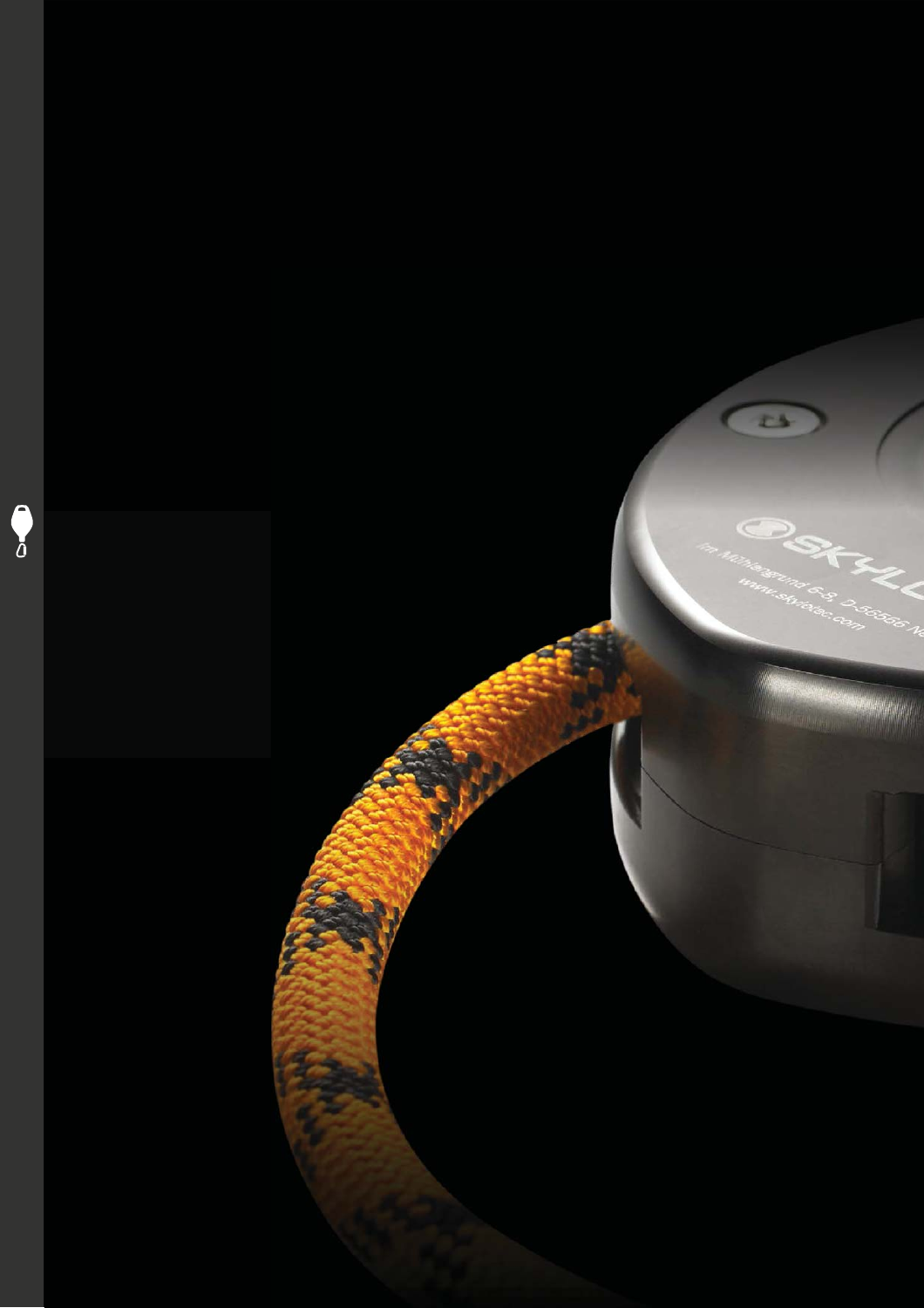

Höhensicherungsgeräte | Équipements de sécurisation en hauteur | Equipos de protección contra caídas de altura | Dispositivi retrattili

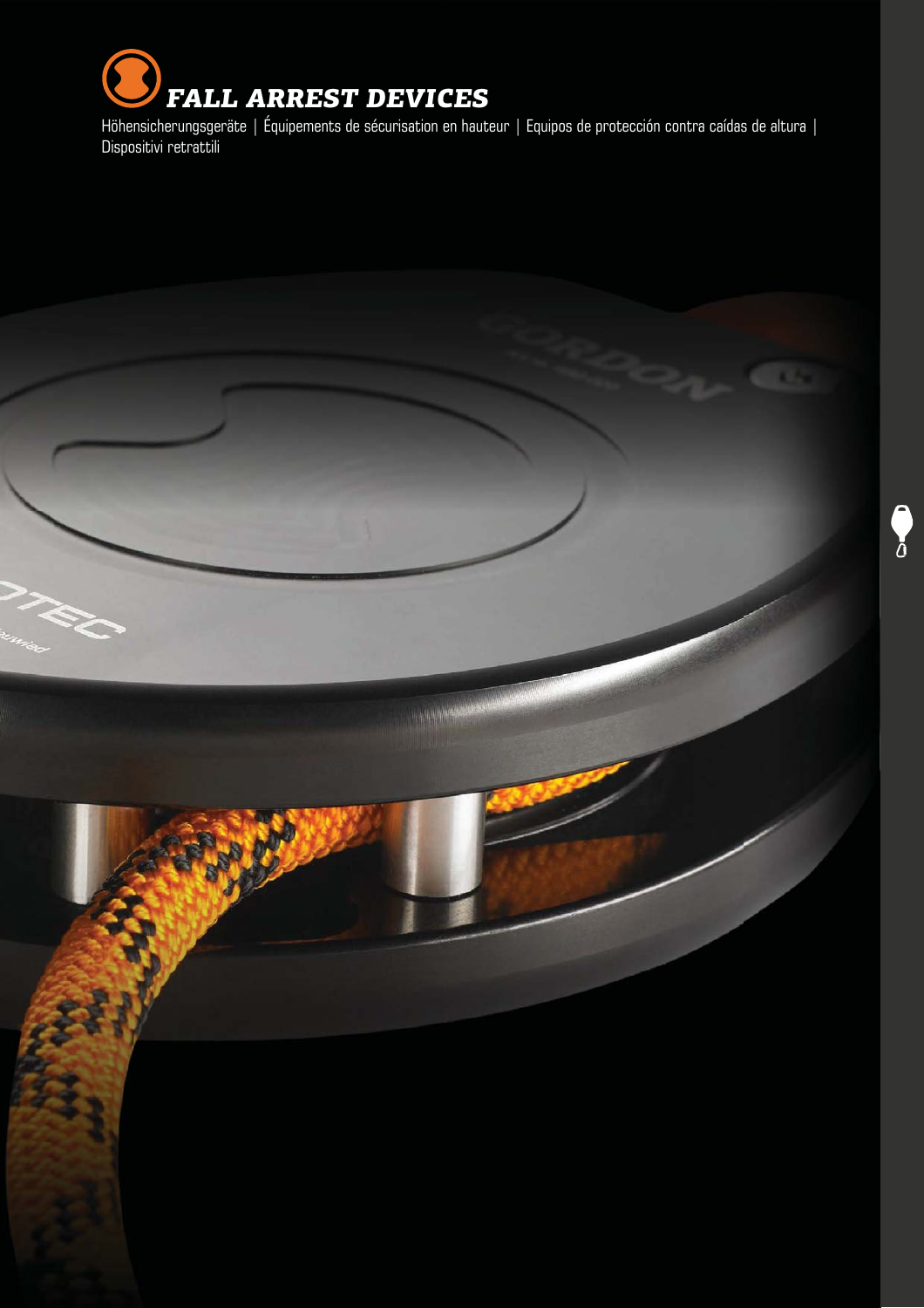#### *SELECTION GUIDE*

**DE** Höhensicherungsgeräte sind spezielle Verbindungsmittel, die meist mit ausziehbaren Stahlseilen oder Textilbändern ausgestattet sind und über ein Bremssystem verfügen, das einen möglichen Fall abfängt. Achten Sie bei der Auswahl darauf, für welche Nutzergewichte und mit welchen Features sie jeweils ausgestattet sind.

**EN** Fall-arrest blocks or self-retractable lifelines are special types of lanyards typically equipped with extendable steel cables or textile straps which have a brake system to intercept potential falls. When selecting a product, note the user weights they are intended for and their respective features.

**FR** Les équipements de sécurisation en hauteur sont des moyens de connexion spécifiques qui sont la plupart du temps équipés de câbles ou de bandes en tissu extensibles et qui disposent d'un système de freinage pour retenir une chute éventuelle. Lors du choix, soyez attentif au poids de l'utilisateur et aux caractéristiques de l'équipement.

**ES** Los aparatos de protección en altura son elementos de amarre especiales que están equipados en su mayoría con cuerdas de acero o cintas textiles extraíbles y que disponen de un sistema de frenado para detener posibles caídas. Al elegir un aparato de este tipo, deberá tener en cuenta las funcionalidades que ofrece y los pesos de usuario para los que está concebido.

**IT** I dispositivi anticaduta retrattili sono speciali elementi di collegamento, normalmente dotati di cavo d'acciaio o nastri di tessuto estraibili, e di un sistema di bloccaggio in grado di trattenere possibili cadute. Al momento della scelta, fare attenzione ai pesi utente supportati e alle caratteristiche del prodotto.

*OVERVIEW* 

**Max. user weight (kg)**

#### **Self-retractable**

**Edge-tested**

**Modular setup for easy revision**

**Material of the lanyard**

**Fall indicator**

**Variants or max. working lengths**

**Specialities**

**Accessories**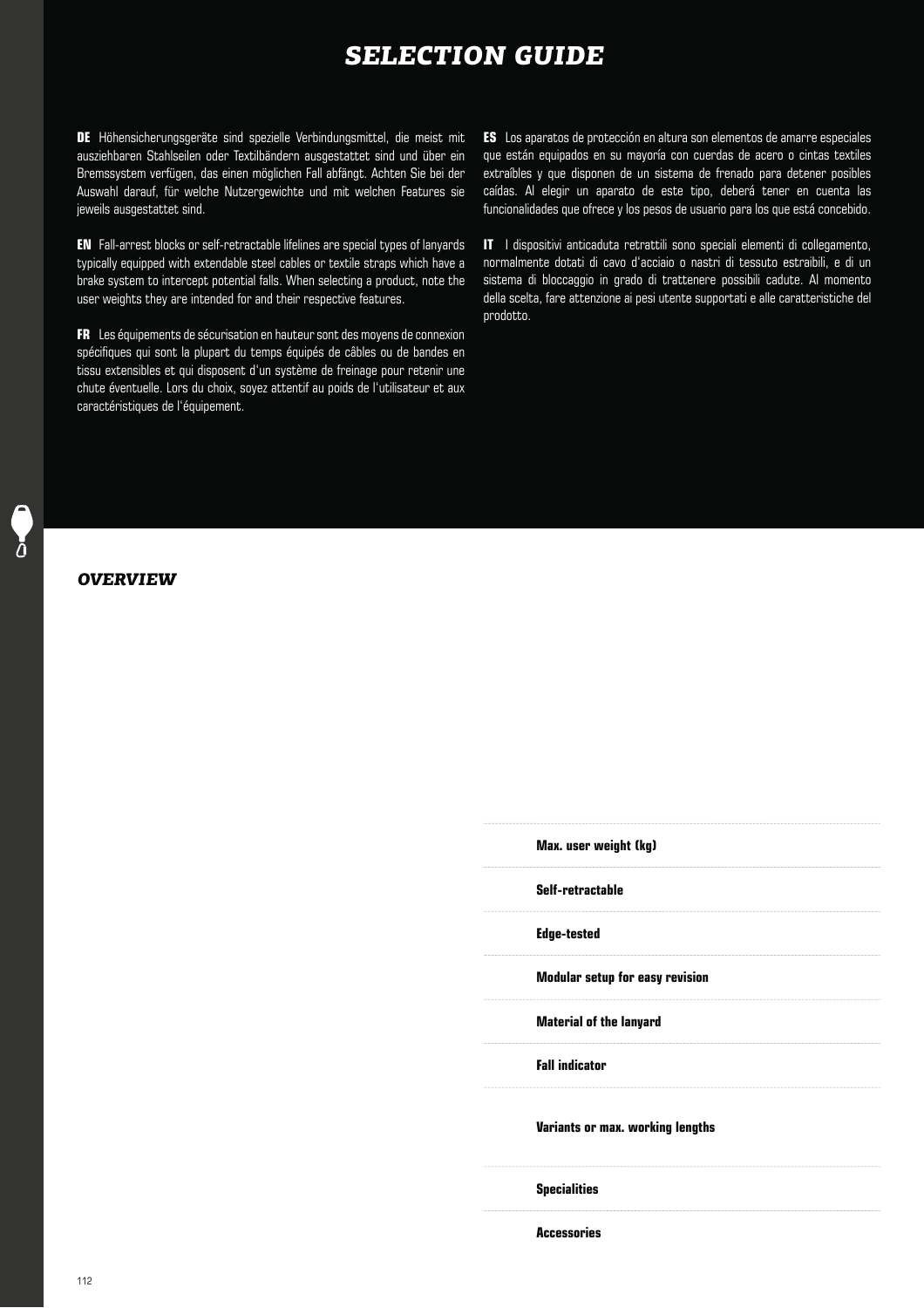# *QUICK SELECTION*







| <b>GORDON / GORDON RESCUE</b>                                                                 | <b>HK PLUS</b>                              |  |  |  |  |
|-----------------------------------------------------------------------------------------------|---------------------------------------------|--|--|--|--|
| 140 kg                                                                                        | 140 kg (excluded 10 m: 100 kg)              |  |  |  |  |
| $\boldsymbol{\mathsf{x}}$                                                                     |                                             |  |  |  |  |
| $\boldsymbol{\mathsf{x}}$                                                                     | $\checkmark$                                |  |  |  |  |
|                                                                                               | $\boldsymbol{\mathsf{x}}$                   |  |  |  |  |
| textile semi-static and dynamic ropes                                                         | steel cable                                 |  |  |  |  |
| X                                                                                             | at carabiner only                           |  |  |  |  |
| any desired                                                                                   | $3 m   4 m   5 m   6 m   8 m   10 m   15 m$ |  |  |  |  |
| works in both directions                                                                      |                                             |  |  |  |  |
| different configurations with hardware and as rope pulley systems $(3:1, 4:1, 5:1)$ available |                                             |  |  |  |  |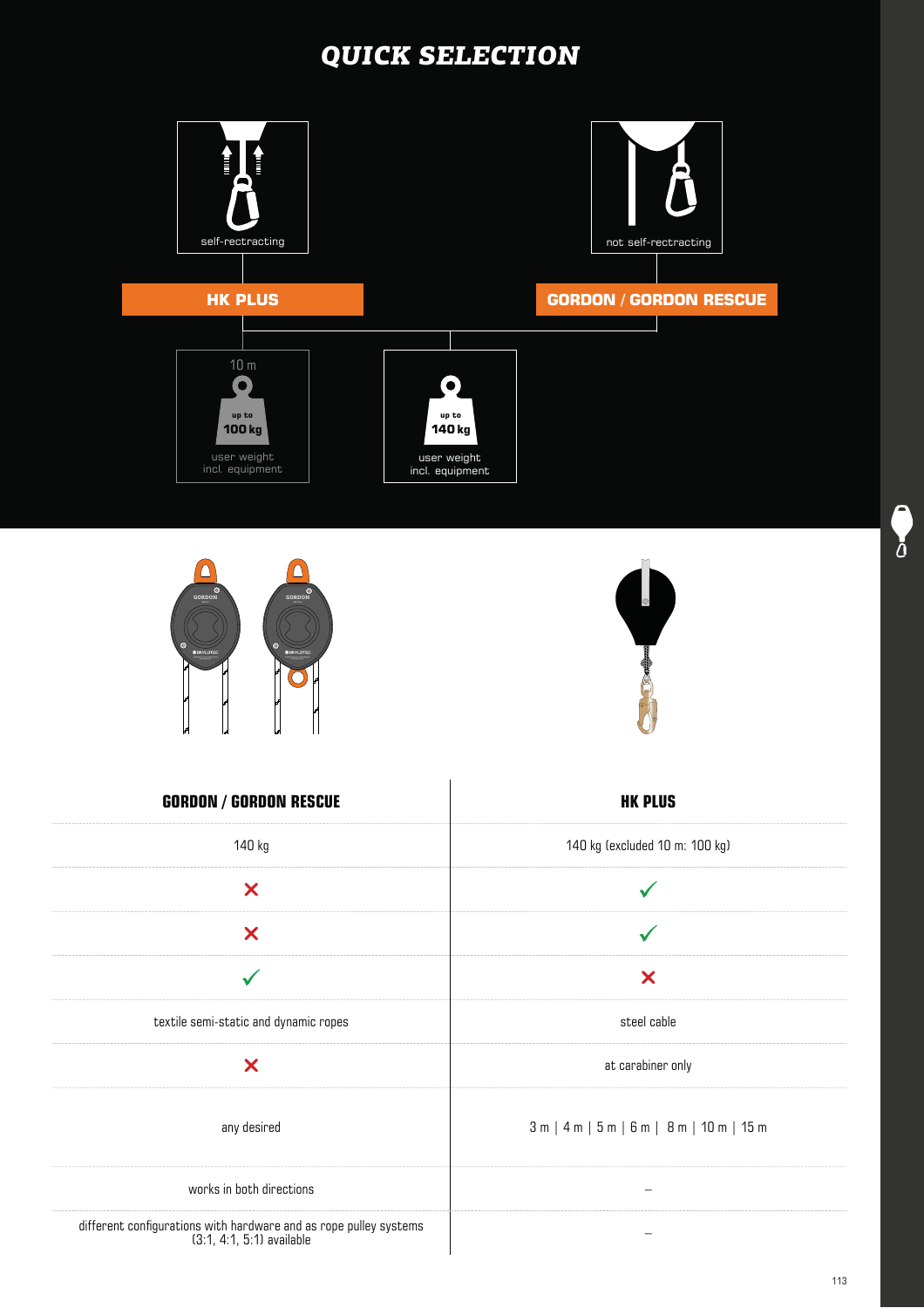#### *GORDON*





|                                 | GORDON                           | $\frac{1}{2}$       | $\frac{2}{\ln x}$ | $ \mathbf{r} $ | TA)               | <b>GORDON RESCUE</b>                              | L   | $\frac{2}{\text{max}}$ | $\Lambda$ | <u>the Contract of the Contract of the Contract of the Contract of the Contract of the Contract of the Contract o</u> |
|---------------------------------|----------------------------------|---------------------|-------------------|----------------|-------------------|---------------------------------------------------|-----|------------------------|-----------|-----------------------------------------------------------------------------------------------------------------------|
| <b>S</b>                        | ANSI Z359.14:2014<br>EN 360:2002 | N/A                 | 140 kg            |                |                   | ANSI Z359.14:2014<br>EN 360:2002<br>EN 795-B:2012 | N/A | 140 kg                 | 1         |                                                                                                                       |
| ind                             |                                  |                     |                   |                |                   |                                                   |     |                        |           |                                                                                                                       |
| mat                             |                                  | AL, ST              |                   |                | AL, ST            |                                                   |     |                        |           |                                                                                                                       |
| L                               |                                  | 221.8 x 45 x 139 mm |                   |                | 250 x 45 x 139 mm |                                                   |     |                        |           |                                                                                                                       |
| $\Omega$<br>$\left  \right $ kg |                                  | 1.638 kg            |                   |                | 1.677 kg          |                                                   |     |                        |           |                                                                                                                       |
| art<br>no                       |                                  | <b>HSG-020</b>      |                   |                |                   | <b>HSG-020-R</b>                                  |     |                        |           |                                                                                                                       |



#### **GORDON ROPE 10.5**

| $\boxed{\mathbf{S}}$                                                                                                                                                                                                                                                                                                                                                                                                      | EN 1891-A:1998                                                                                                                                                                                 |  |  |  |                                                                                                                                                                                   |  |             |     |  |  |           |  |  |
|---------------------------------------------------------------------------------------------------------------------------------------------------------------------------------------------------------------------------------------------------------------------------------------------------------------------------------------------------------------------------------------------------------------------------|------------------------------------------------------------------------------------------------------------------------------------------------------------------------------------------------|--|--|--|-----------------------------------------------------------------------------------------------------------------------------------------------------------------------------------|--|-------------|-----|--|--|-----------|--|--|
|                                                                                                                                                                                                                                                                                                                                                                                                                           | 10.50 mm                                                                                                                                                                                       |  |  |  |                                                                                                                                                                                   |  |             |     |  |  |           |  |  |
| $\bigotimes_{m=1}^{\infty} \bigotimes_{m=1}^{\infty} \bigotimes_{m=1}^{\infty} \bigotimes_{m=1}^{\infty} \bigotimes_{m=1}^{\infty} \bigotimes_{m=1}^{\infty} \bigotimes_{m=1}^{\infty} \bigotimes_{m=1}^{\infty} \bigotimes_{m=1}^{\infty} \bigotimes_{m=1}^{\infty} \bigotimes_{m=1}^{\infty} \bigotimes_{m=1}^{\infty} \bigotimes_{m=1}^{\infty} \bigotimes_{m=1}^{\infty} \bigotimes_{m=1}^{\infty} \bigotimes_{m=1}^$ |                                                                                                                                                                                                |  |  |  |                                                                                                                                                                                   |  |             |     |  |  |           |  |  |
|                                                                                                                                                                                                                                                                                                                                                                                                                           | 4.40 %                                                                                                                                                                                         |  |  |  |                                                                                                                                                                                   |  |             |     |  |  |           |  |  |
|                                                                                                                                                                                                                                                                                                                                                                                                                           | 37.10 %                                                                                                                                                                                        |  |  |  |                                                                                                                                                                                   |  |             |     |  |  |           |  |  |
| mat                                                                                                                                                                                                                                                                                                                                                                                                                       |                                                                                                                                                                                                |  |  |  |                                                                                                                                                                                   |  | PA          |     |  |  |           |  |  |
| $\begin{tabular}{ c c } \hline & $\alpha$ & $\beta$ \\ \hline & $\alpha$ & $\alpha$ & $\beta$ \\ \hline & $\alpha$ & $\alpha$ & $\beta$ \\ \hline & $\alpha$ & $\alpha$ & $\beta$ & $\beta$ \\ \hline & $\alpha$ & $\alpha$ & $\beta$ & $\beta$ & $\beta$ \\ \hline & $\alpha$ & $\alpha$ & $\beta$ & $\beta$ & $\beta$ \\ \hline \end{tabular}$                                                                          |                                                                                                                                                                                                |  |  |  |                                                                                                                                                                                   |  | <b>STAT</b> |     |  |  |           |  |  |
| $\boldsymbol{z}$                                                                                                                                                                                                                                                                                                                                                                                                          |                                                                                                                                                                                                |  |  |  |                                                                                                                                                                                   |  |             | WHI |  |  |           |  |  |
|                                                                                                                                                                                                                                                                                                                                                                                                                           | 1.079 kg<br>1.622 kg<br>$2.804$ kg<br>3.347 kg<br>$3.692$ kg<br>$6.254$ kg<br>10.592 kg<br>5.417 kg<br>5.564 kg<br>7.042 kg<br>9.014 kg<br>11.282 kg<br>4.184 kg                               |  |  |  |                                                                                                                                                                                   |  |             |     |  |  | 12.464 kg |  |  |
| <b>Property</b> Internal Control                                                                                                                                                                                                                                                                                                                                                                                          | 15 <sub>m</sub><br>20 <sub>m</sub><br>75 m<br>45 m<br>50 <sub>m</sub><br>60 m<br>80 <sub>m</sub><br>90 <sub>m</sub><br>100 <sub>m</sub><br>130 m<br>150 <sub>m</sub><br>160 m<br>180 m<br>40 m |  |  |  |                                                                                                                                                                                   |  |             |     |  |  |           |  |  |
| art<br>no                                                                                                                                                                                                                                                                                                                                                                                                                 | $L-0741-15$                                                                                                                                                                                    |  |  |  | L-0741-20   L-0741-40   L-0741-45   L-0741-50   L-0741-60   L-0741-75   L-0741-80   L-0741-90  L-0741-100  L-0741-130  L-0741-150  L-0741-160  L-0741-160  L-0741-160  L-0741-180 |  |             |     |  |  |           |  |  |

ď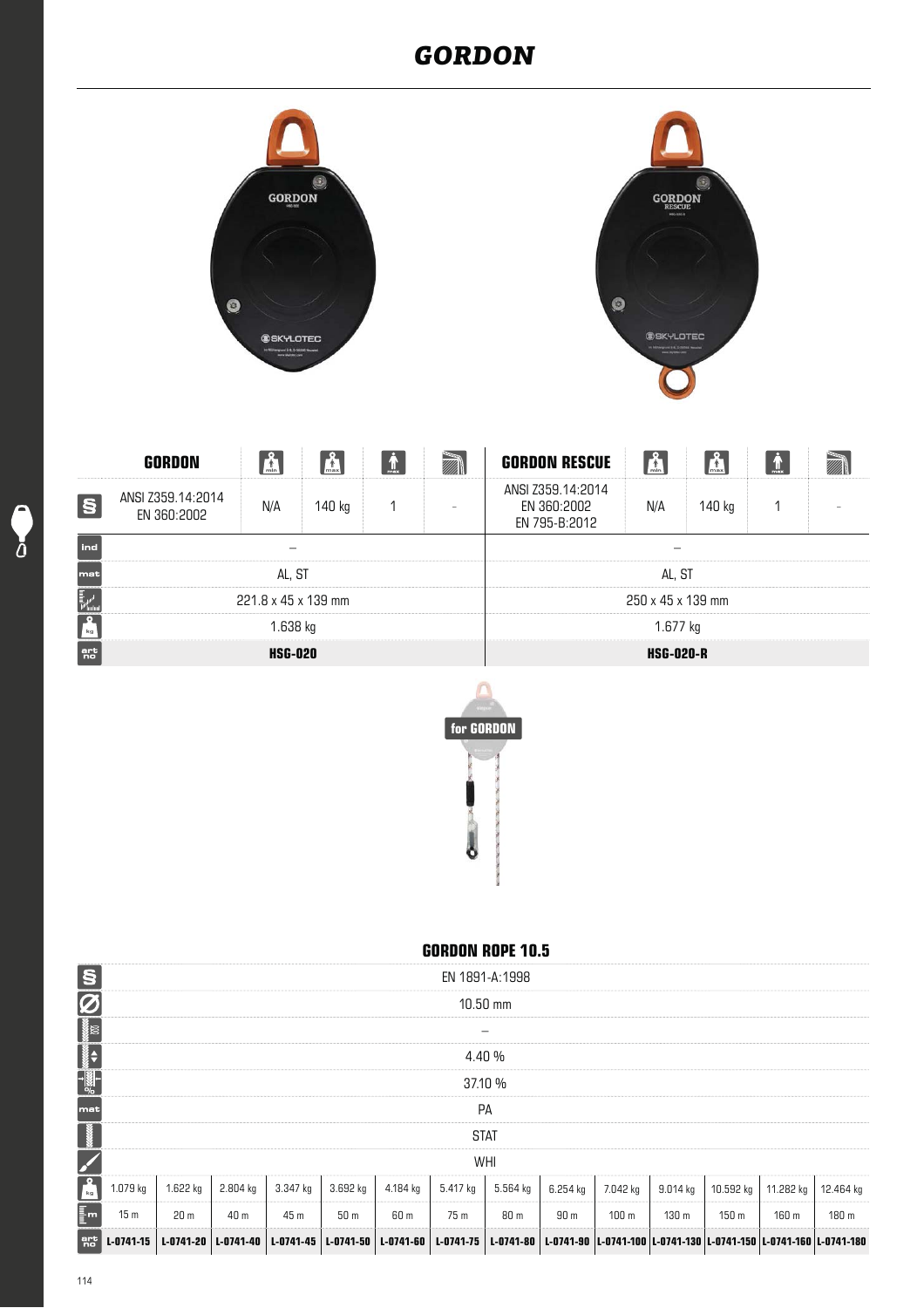### *ROPES FOR GORDON*





|                         |                 | <b>GORDON ROPE 11.0</b> |             | <b>GORDON ROPE DYN 11.0</b> |                 |                 |             |  |  |
|-------------------------|-----------------|-------------------------|-------------|-----------------------------|-----------------|-----------------|-------------|--|--|
| $\overline{\mathbf{s}}$ |                 | EN 1891-A:1998          |             | <b>EN 892</b>               |                 |                 |             |  |  |
|                         |                 | $11 \text{ mm}$         |             | $11$ mm                     |                 |                 |             |  |  |
| E S                     |                 |                         |             | 30.00%                      |                 |                 |             |  |  |
|                         |                 | 4.00 %                  |             | 5.70%                       |                 |                 |             |  |  |
|                         |                 | 39.00 %                 |             | 37.00 %                     |                 |                 |             |  |  |
| $ \mathsf{mat} $        |                 | PA                      |             | PA                          |                 |                 |             |  |  |
| E                       |                 | <b>STAT</b>             |             | <b>DYN</b>                  |                 |                 |             |  |  |
|                         |                 | HI, OR, BLUE            |             | R, BLA                      |                 |                 |             |  |  |
|                         | 1.564 kg        | 2.324 kg                | 3.084 kg    | 0.860 kg                    | 1.690 kg        | 2.520 kg        | 6.666 kg    |  |  |
| —<br>—<br>≣m            | 20 <sub>m</sub> | 30 <sub>m</sub><br>40 m |             | 10 <sub>m</sub>             | 20 <sub>m</sub> | 30 <sub>m</sub> | 80 m        |  |  |
| art                     | $L-0740-20$     | $L-0740-30$             | $L-0740-40$ | $L-0742-10$                 | $L-0742-20$     | $L-0742-30$     | $L-0742-80$ |  |  |







|                                                                                                                           |                | <b>ENDLESS ROPE GORDON 10.5</b> |                 | <b>ENDLESS ROPE GORDON 10.5</b> |  |  |  |  |
|---------------------------------------------------------------------------------------------------------------------------|----------------|---------------------------------|-----------------|---------------------------------|--|--|--|--|
| <b>S</b>                                                                                                                  |                | EN 1891-A:1998                  |                 | EN 1891-A:1998                  |  |  |  |  |
| $\overline{\boldsymbol{\varnothing}}$                                                                                     |                | $10.50$ mm                      |                 | 10.50 mm                        |  |  |  |  |
| <b>KANA</b>                                                                                                               |                |                                 |                 |                                 |  |  |  |  |
| <b>Example</b>                                                                                                            |                | 4.40%                           |                 | 4.40 %                          |  |  |  |  |
| $\begin{bmatrix} -\frac{1}{2} & -\frac{1}{2} \\ -\frac{1}{2} & -\frac{1}{2} \\ -\frac{1}{2} & -\frac{1}{2} \end{bmatrix}$ |                | 37.10 %                         |                 | 37.10 %                         |  |  |  |  |
| mat                                                                                                                       |                | PA, AL                          |                 | PA, AL                          |  |  |  |  |
| KAKA                                                                                                                      |                | <b>STAT</b>                     |                 | <b>STAT</b>                     |  |  |  |  |
| 8                                                                                                                         |                | WHI                             |                 | WHI                             |  |  |  |  |
| $\frac{2}{\mathrm{kg}}$                                                                                                   | 0.399 kg       | 0.675 kg                        | 1.701 kg        | 0.781 kg<br>$0.505$ kg          |  |  |  |  |
| $\mathbb{I}_{\mathbb{H}}$ m                                                                                               | 4 <sub>m</sub> | 8 <sub>m</sub>                  | 20 <sub>m</sub> | 8 <sub>m</sub><br>4 m           |  |  |  |  |
| $rac{\text{art}}{\text{no}}$                                                                                              | $L-0743-4$     | $L-0743-8$                      | $L-0743-20$     | $L-0744-4$<br>$L-0744-8$        |  |  |  |  |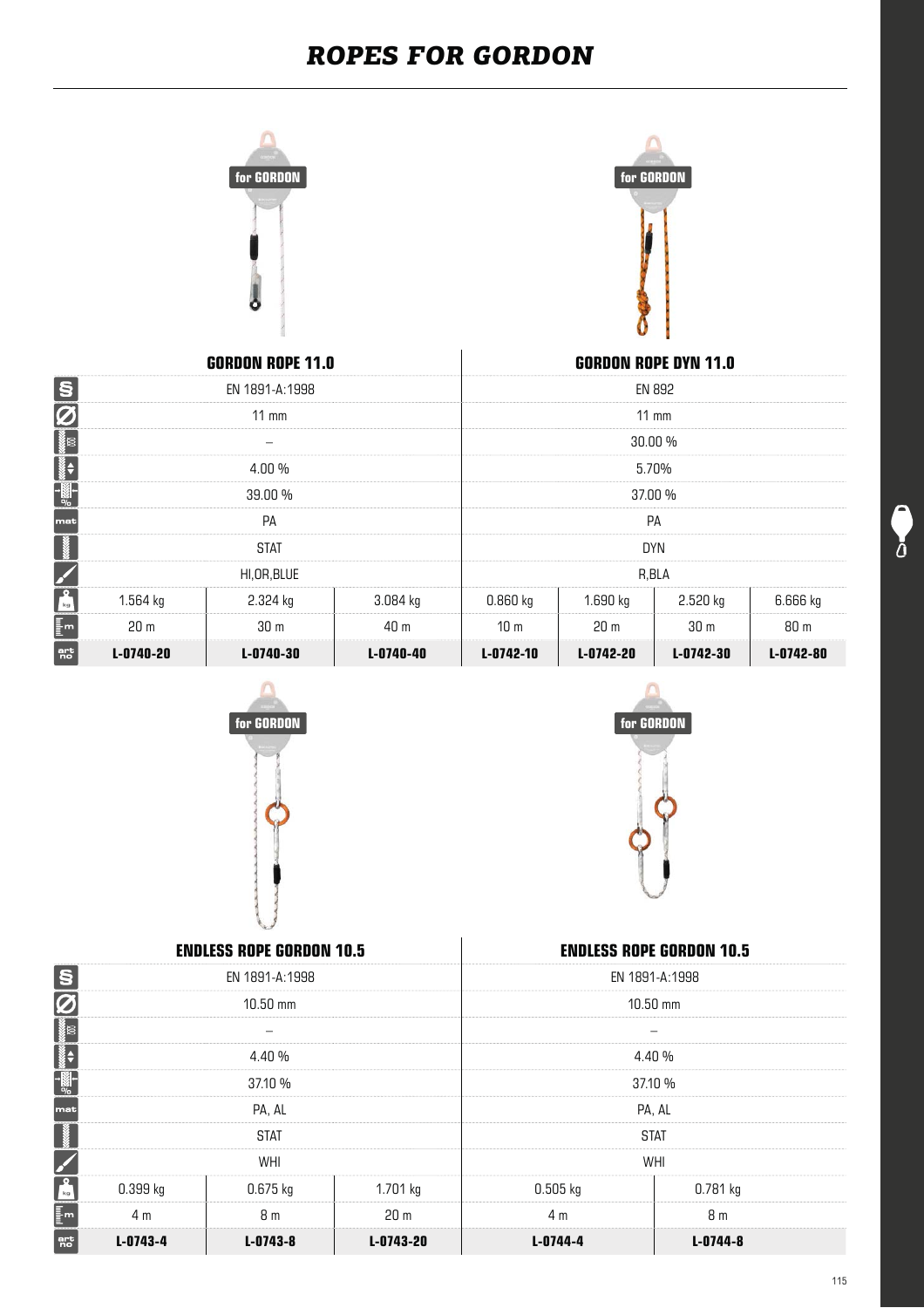## *HK PLUS*



|                       |                                                                                                                                             | <b>HK PLUS 03 - 15</b>           |                   | L                 | <b>Algebra</b>    | $\left  \begin{smallmatrix} 1 \\ 1 \\ 1 \end{smallmatrix} \right $ | $\widehat{\mathbb{Z}}$ |  |  |  |  |
|-----------------------|---------------------------------------------------------------------------------------------------------------------------------------------|----------------------------------|-------------------|-------------------|-------------------|--------------------------------------------------------------------|------------------------|--|--|--|--|
| $\vert$               |                                                                                                                                             | EN 360:2002<br>CNB/P/11.060:2005 |                   | N/A<br>N/A        | 100 kg<br>100 kg  |                                                                    | min. 0.5 mm/90°        |  |  |  |  |
| ind                   |                                                                                                                                             |                                  |                   |                   |                   |                                                                    |                        |  |  |  |  |
| mat                   | Plastic, ST                                                                                                                                 |                                  |                   |                   |                   |                                                                    |                        |  |  |  |  |
| $\boldsymbol{\theta}$ | FS 51 WIB IND ANSI SNAP HOOK                                                                                                                |                                  |                   |                   |                   |                                                                    |                        |  |  |  |  |
|                       |                                                                                                                                             |                                  |                   | ST4.8             |                   |                                                                    |                        |  |  |  |  |
| [−<br>⊪               | 3 <sub>m</sub>                                                                                                                              | 4 m                              | 5 <sub>m</sub>    | 6 m               | 8 m               | 10 <sub>m</sub>                                                    | 15 <sub>m</sub>        |  |  |  |  |
|                       | . 210 x 145 x 70 mm   210 x 145 x 70 mm   210 x 145 x 70 mm   275 x 180 x 80 mm   275 x 180 x 80 mm   275 x 180 x 80 mm   360 x 260 x 90 mm |                                  |                   |                   |                   |                                                                    |                        |  |  |  |  |
| $\frac{2}{\text{kg}}$ | $2.625$ kg                                                                                                                                  | 2.723 kg                         | $2.821$ kg        | $3.643$ kg        | 3.839 kg          | 4.035 kg                                                           | 7.263 kg               |  |  |  |  |
| art<br>no             | <b>HSG-050-03</b>                                                                                                                           | <b>HSG-050-04</b>                | <b>HSG-050-05</b> | <b>HSG-050-06</b> | <b>HSG-050-08</b> | <b>HSG-050-10</b>                                                  | <b>HSG-050-15</b>      |  |  |  |  |